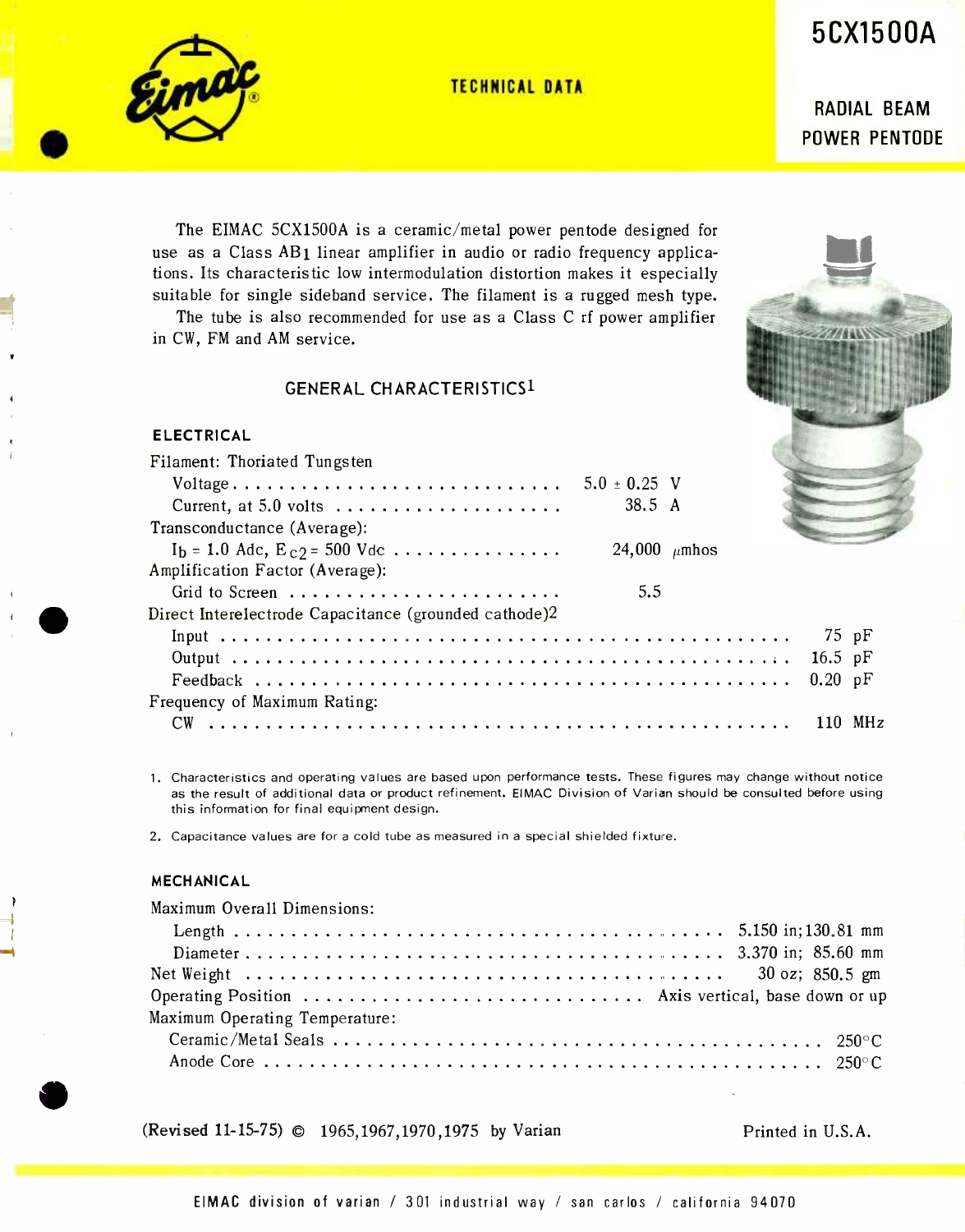

| Recommended Air System Socket  EIMAC SK-840 series |  |
|----------------------------------------------------|--|
|                                                    |  |

#### RADIO FREQUENCY LINEAR AMPLIFIER GRID DRIVEN

Class AB1

ABSOLUTE MAXIMUM RATINGS:

| DC PLATE VOLTAGE 4000 VOLTS                    |          |
|------------------------------------------------|----------|
| DC SCREEN VOLTAGE 750 VOLTS                    |          |
| DC PLATE CURRENT 1.0 AMPERE                    |          |
| PLATE DISSIPATION  1500 WATTS                  |          |
| SUPPRESSOR DISSIPATION                         | 25 WATTS |
| SCREEN DISSIPATION                             | 75 WATTS |
| GRID DISSIPATION $\ldots \ldots \ldots \ldots$ | 25 WATTS |
|                                                |          |

#### RADIO FREQUENCY POWER AMPLIFIER OR

OSCILLATOR Class C Telegraphy or FM (Key -Down Conditions)

ABSOLUTE MAXIMUM RATINGS

| DC PLATE VOLTAGE $\ldots \ldots \ldots \ldots$ | 5000 VOLTS |
|------------------------------------------------|------------|
| DC SCREEN VOLTAGE                              | 750 VOLTS  |
| DC PLATE CURRENT $\ldots \ldots \ldots$        | 1.0 AMPERE |
| PLATE DISSIPATION                              | 1500 WATTS |
| SUPPRESSOR DISSIPATION                         | 25 WATTS   |
| SCREEN DISSIPATION                             | 75 WATTS   |
| GRID DISSIPATION                               | 25 WATTS   |
|                                                |            |

## PLATE MODULATED RADIO FREQUENCY POWER

AMPLIFIER-GRID DRIVEN Class C Telephony (Carrier Conditions)

ABSOLUTE MAXIMUM RATINGS

| DC PLATE VOLTAGE 3500 VOLTS                  |            |
|----------------------------------------------|------------|
| DC SCREEN VOLTAGE 550 VOLTS                  |            |
| DC PLATE CURRENT $\ldots \ldots \ldots$      | 0.8 AMPERE |
| PLATE DISSIPATION1  1000 WATTS               |            |
| SUPPRESSOR DISSIPATION $\ldots$              | 25 WATTS   |
| SCREEN DISSIPATION $2, \ldots, \ldots,$      | 75 WATTS   |
| GRID DISSIPATION $2, \ldots, \ldots, \ldots$ | 25 WATTS   |

1. Corresponds to 1500 watts at 100% sine-wave modulation.

2. Average, with or without modulation.

TYPICAL OPERATION (Frequencies to 30 MHz) Class AB1, Grid Driven

|                                                       |            | Plate Voltage 2500                               |          | 3000     | 4000 Vdc         |            |  |
|-------------------------------------------------------|------------|--------------------------------------------------|----------|----------|------------------|------------|--|
| $DC$ PLATE VOLTAGE $\ldots \ldots \ldots \ldots$      | 4000 VOLTS | Suppressor Voltage                               | $\Omega$ | $\Omega$ |                  | $0$ Vdc    |  |
| $DC$ SCREEN VOLTAGE $\ldots \ldots \ldots$            | 750 VOLTS  | Screen Voltage                                   | 500      | 500      |                  | 500 Vdc    |  |
| DC PLATE CURRENT $\; \ldots \; \ldots \; \ldots \;$   | 1.0 AMPERE | Grid Voltage 1.                                  | -87      | -89      |                  | $-90$ Vdc  |  |
|                                                       |            | Zero-Signal Plate Current                        | 250      | 250      |                  | $250$ mAdc |  |
| PLATE DISSIPATION $\dots\dots\dots\dots$              | 1500 WATTS | Single-Tone Plate Current                        | 660      | 690      |                  | 690 mAdc   |  |
| SUPPRESSOR DISSIPATION                                | 25 WATTS   | Two-Tone Plate Current                           | 470      | 480      |                  | 485 mAdc   |  |
| SCREEN DISSIPATION $\ldots \ldots \ldots$             | 75 WATTS   | Single-Tone Screen Current $3$ .                 | 79       | 71       |                  | 59 mAdc    |  |
| GRID DISSIPATION $\dots\dots\dots\dots$               | 25 WATTS   | Two-Tone Screen Current <sup>3</sup>             | 36       | 32       |                  | 25 mAdc    |  |
|                                                       |            | Peak rf Grid Voltage $3, \ldots,$                | 87       | 89       | $90\;\mathsf{v}$ |            |  |
|                                                       |            | Peak Driving Power <sup>3</sup> .                | $\Omega$ | $\Omega$ | 0 <sub>w</sub>   |            |  |
|                                                       |            | Single-Tone Useful                               |          |          |                  |            |  |
| Adjust to specified zero-signal dc plate current.     |            | Output Power 1090                                |          | 1330     | 1785 W           |            |  |
| 2. The intermodulation distortion products are refer- |            | Resonant Load Impedance 2340                     |          | 2680     | 3500 $\Omega$    |            |  |
| enced against one tone of a two equal tone signal.    |            | Intermodulation Distortion Products <sup>2</sup> |          |          |                  |            |  |
| 3. Approximate values.                                |            | 3rd Order<br>.                                   | -38      | -36      | $-33$ db         |            |  |
|                                                       |            | 5th Order                                        | $-39$    | $-41$    | $-42$ db         |            |  |
|                                                       |            |                                                  |          |          |                  |            |  |

TYPICAL OPERATION (Frequencies to 30 MHz)

| Plate Voltage $\ldots \ldots \ldots$ 3000<br>Suppressor Voltage<br>Screen Voltage<br>Grid Voltage $\dots \dots \dots \dots$ -200<br>Plate Current<br>Screen Current <sup>1</sup><br>Grid Current <sup>1</sup><br>Peak rf Grid Voltage <sup>1</sup> | 0<br>500<br>900<br>94<br>- 35<br>255 | 4000<br>0<br>500<br>$-200$<br>800<br>66<br>25<br>245 | 4500 Vdc<br>$-200$ Vdc<br>$255 \text{ v}$           | $0$ Vdc<br>500 Vdc<br>900 mAdc<br>88 mAdc<br>34 mAdc |
|----------------------------------------------------------------------------------------------------------------------------------------------------------------------------------------------------------------------------------------------------|--------------------------------------|------------------------------------------------------|-----------------------------------------------------|------------------------------------------------------|
| Calculated Driving Power<br>Plate Input Power 2700<br>Plate Dissipation<br>Plate Output Power 1980<br>Resonant Load Impedance , 1570                                                                                                               | 9.0<br>-720                          | 6.5<br>3200<br>850<br>2350<br>2240                   | 9.0 W<br>4050 W<br>870 W<br>3180 W<br>2520 $\Omega$ |                                                      |

<sup>1</sup>. Approximate value.

TYPICAL OPERATION (Frequencies to 30 MHz)

| Plate Voltage                                  | 2500   | 3200 Vdc        |          |  |
|------------------------------------------------|--------|-----------------|----------|--|
| Suppressor Voltage                             | 0      |                 | 0 Vdc    |  |
| Screen Voltage                                 | 500    |                 | 500 Vdc  |  |
| Grid Voltage                                   | $-260$ | $-260$ Vdc      |          |  |
| Plate Current                                  | 800    |                 | 800 mAdc |  |
| Screen Current <sup>1</sup> .                  | 90     |                 | 86 mAdc  |  |
| Grid Current <sup>1</sup>                      | 32     |                 | 32 mAdc  |  |
| Peak af Screen Voltage 1                       |        |                 |          |  |
| $(100\% \text{ modulation}) \dots \dots \dots$ | 500    | 500 v           |          |  |
| Peak rf Grid Voltage <sup>1</sup>              | 315    | $315 \text{ v}$ |          |  |
| Calculated Driving Power                       | 10     | 10              | w        |  |
| Plate Input Power                              | 2000   | 2560 W          |          |  |
| Plate Dissipation                              | 530    | 576 W           |          |  |
| Plate Output Power                             | 1470   | 1958            | w        |  |
| Resonant Load Impedance                        | 1360   | 1863            | Ω        |  |
|                                                |        |                 |          |  |

-3

1. Approximate value.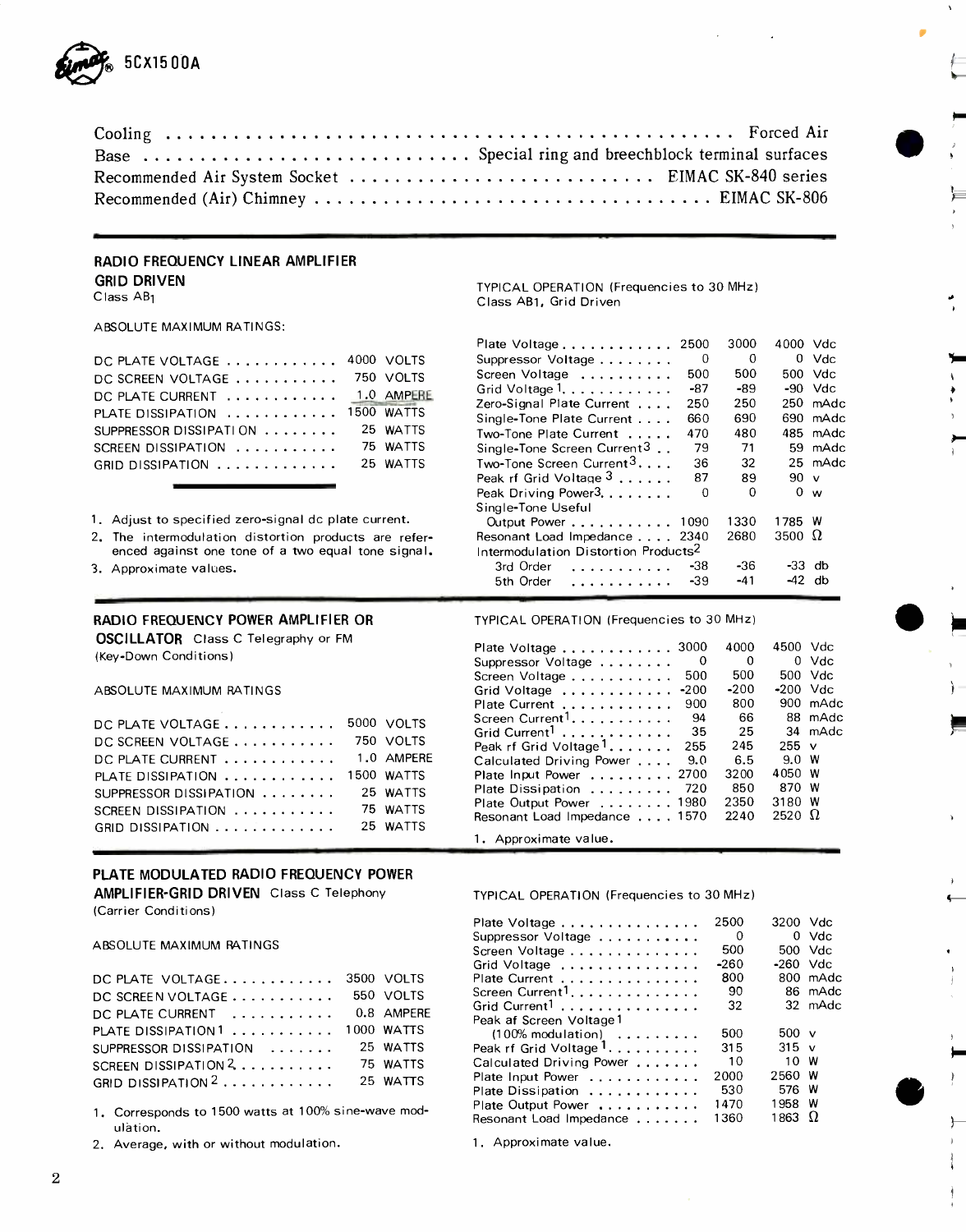

### AUDIO FREQUENCY POWER AMPLIFIER OR TYPICAL OPERATION iTwo Tubes)

MODULATOR Class AB, Grid Driven (Sinusoidal Wave)

| DC PLATE VOLTAGE 4000 VOLTS |            | Zero-Signal Plate Current  0.50<br>Max. Signal Plate Current 1.30 |     | 0.50 A<br>1.33 A |  |
|-----------------------------|------------|-------------------------------------------------------------------|-----|------------------|--|
| DC SCREEN VOLTAGE 750 VOLTS |            | Zero-Signal Screen Current $20$                                   |     | $20 \text{ m}$   |  |
| DC PLATE CURRENT 1.0 AMPERE |            | Max. Signal Screen Current 110                                    |     | $106$ m          |  |
| PLATE DISSIPATION           | 1500 WATTS | Peak af Grid Voltage  81                                          |     | $83 \vee$        |  |
| SUPPRESSOR DISSIPATION      | 25 WATTS   | Peak Driving Power 0                                              |     | 0 w              |  |
| SCREEN DISSIPATION $\ldots$ | 75 WATTS   | Max. Signal Plate Dissipation<br>Plate Output Power  2200         | 720 | 1130 W<br>3220 W |  |
| GRID DISSIPATION            | 25 WATTS   | Load Resistance(plate to plate) 4800                              |     | 6720 $\Omega$    |  |

| <b>MODULATOR</b> Class AB, Grid Driven (Sinusoidal Wave).  |            | Plate Voltage  2800                  |                         | 3800 Vdc      |           |
|------------------------------------------------------------|------------|--------------------------------------|-------------------------|---------------|-----------|
|                                                            |            | Suppressor Voltage                   | $\overline{\mathbf{0}}$ |               | $0$ Vdc   |
| ABSOLUTE MAXIMUM RATINGS (per tube).                       |            | Screen Voltage                       | 500                     |               | 500 Vdc   |
|                                                            |            | Grid Voltage                         | -81                     |               | $-83$ Vdc |
| DC PLATE VOLTAGE $\ldots \ldots \ldots \ldots$ 4000 VOLTS  |            | Zero-Signal Plate Current  0.50      |                         | $0.50$ Adc    |           |
|                                                            |            | Max. Signal Plate Current  1.30      |                         | 1.33 Adc      |           |
| DC SCREEN VOLTAGE $\ldots \ldots \ldots \ldots$            | 750 VOLTS  | Zero-Signal Screen Current $20$      |                         |               | 20 mAdc   |
| $DC$ PLATE $CURRENT$ $\ldots \ldots \ldots \ldots$         | 1.0 AMPERE | Max. Signal Screen Current           | 110                     |               | 106 mAdc  |
| PLATE DISSIPATION $\,\ldots\, \ldots\, \ldots\, \ldots\,$  | 1500 WATTS | Peak af Grid Voltage                 | -81                     | $83 \vee$     |           |
|                                                            |            | Peak Driving Power                   | $\mathbf{0}$            |               | 0 w       |
| SUPPRESSOR DISSIPATION $\, \ldots \, \ldots \, \ldots \,$  | 25 WATTS   | Max. Signal Plate Dissipation        | 720                     | 1130 W        |           |
| SCREEN DISSIPATION $\,\ldots\, \ldots\, \ldots\, \ldots\,$ | 75 WATTS   | Plate Output Power  2200             |                         | 3220 W        |           |
| GRID DISSIPATION                                           | 25 WATTS   | Load Resistance(plate to plate) 4800 |                         | 6720 $\Omega$ |           |
|                                                            |            |                                      |                         |               |           |

1. Approximate value.

2. Per tube .

3. Nominal drive power is one -half peak power.

4. Adjust to give stated zero-signal plate current.

NOTE: TYPICAL OPERATION data are obtained from direct measurement or by calculation from published characteristic curves. Adjustment of the rf grid voltage to obtain the specified plate current at the specified bias, screen and plate voltages is assumed. If this procedure is followed, there will be little variation in output power when the tube is changed, even though there may be some variation in grid and screen current. The grid and screen currents which result when the desired plate current is obtained are incidental and vary from tube to tube. These current variations cause no difficulty so long as the circuit maintains the correct voltage in the presence of the variations in current. In the case of Class C Service, if grid bias is obtained principally by means of a gr id resistor, the resistor must be adjustable to obtain the required bias voltage when the correct rf grid voltage is applied.

| <b>RANGE VALUES FOR EQUIPMENT DESIGN</b>                                                                          | Min.          | Max.         |  |
|-------------------------------------------------------------------------------------------------------------------|---------------|--------------|--|
| Interelectrode Capacitances <sup>1</sup> (grounded cathode connection)                                            | $36.5$ 40.5 A |              |  |
|                                                                                                                   |               | 70 80 pF     |  |
|                                                                                                                   | 14.5 18.5 pF  |              |  |
| $\text{Feedback} \dots \dots \dots \dots \dots \dots \dots \dots \dots \dots \dots \dots \dots \dots \dots \dots$ | $- - 0.25$ pF |              |  |
| Interelectrode Capacitances <sup>1</sup> (grounded grid connection)                                               |               |              |  |
|                                                                                                                   |               | 32 37 pF     |  |
|                                                                                                                   | 14.5 18.5 pF  |              |  |
| $\text{Feedback} \dots \dots \dots \dots \dots \dots \dots \dots \dots \dots \dots \dots \dots \dots \dots$       |               | $--$ 0.05 pF |  |

APPLICATION = 33

 $80$  ft e 60 mhz.<br> $x = \frac{10^6}{2\pi\sqrt{6}}$ 

#### MECHANICAL

MOUNTING - The 5CX1500A must be operated with its axis vertical. The base of the tube may be down or up at the convenience of the circuit designer.

SOCKET - The EIMAC SK-840 socket and SK -806 chimney have been designed especially for the 5CX1500A. The use of recommended airflow rates through these sockets provides effective forced-air cooling of the tube. Air forced into the bottom of the socket passes over the tube terminals through the Air Chimney, and exits through the anode cooling fins.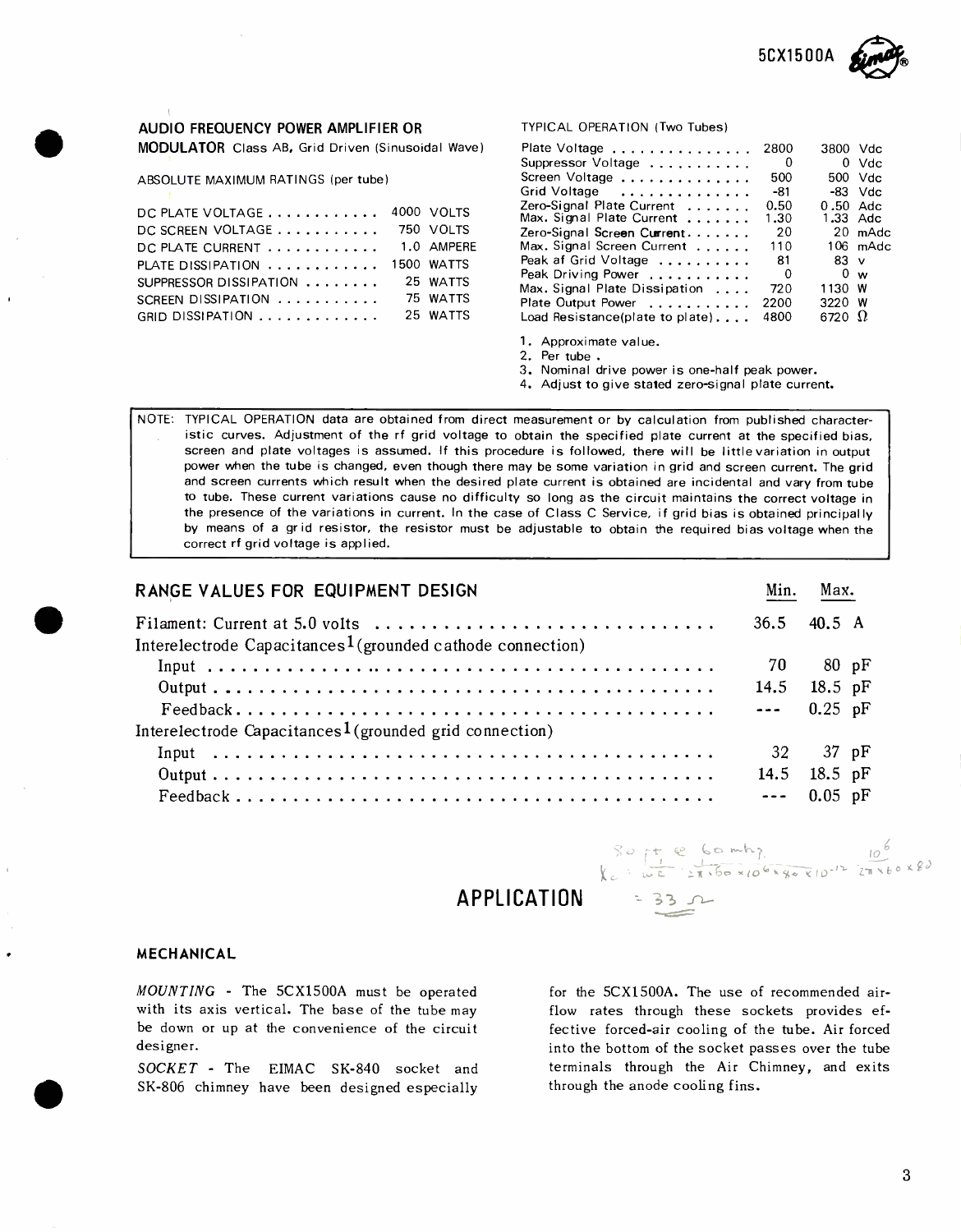

COOLING - The maximum temperature rating for the anode core of the  $5C X1500A$  is  $250^{\circ}$ C. Sufficient forced -air circulation must be provided to keep the temperature of the anode at the base of the cooling fins and the temperature of the ceramic/metal seals below  $250^{\circ}$ C. Air-flow requirements to maintain seal temperature at  $225^{\circ}$ C in  $50^{\circ}$ C ambient air are tabulated below (for operation below 30 MHz).

|                                               |                   | <b>SEA LEVEL</b>                                       | 6000 FEET         |                                                       |
|-----------------------------------------------|-------------------|--------------------------------------------------------|-------------------|-------------------------------------------------------|
| <b>PLATE</b><br><b>DISSIPATION</b><br>(WATTS) | AIR FLOW<br>(CFM) | PRESSURE<br><b>DROP</b><br><b>INCHES</b><br>of WATER ) | AIR FLOW<br>(CFM) | PRESSURE<br><b>DROP</b><br><b>INCHES</b><br>of WATER) |
| 1000<br>1500                                  | 27<br>47          | .33<br>.76                                             | 33<br>58          | .40<br>.95                                            |

Since the power dissipated by the filament represents about 200 watts and since grid-plus-screen-plus-suppressor dissipation can, under some conditions, represent another 125 watts, allowance has been made in preparing this tabulation for an additional 325 watts dissipation.

The blower selected in a given application must be capable of supplying the desired air flow at a back pressure equal to the pressure drop shown above plus any drop encountered in ducts and filters.

At other altitudes and ambient temperatures the flow rate must be modified to obtain equivalent cooling. The flow rate and corresponding pressure differential must be determined individually in such cases, using rated maximum temperatures as the criteria for satisfactory cooling.

### ELECTRICAL

FILAMENT OPERATION - The rated filament voltage for the 5CX1500A is 5.0 volts. Filament voltage, as measured at the socket, should be maintained within ±5% of this value or below to obtain maximum tube life.

INTERMODULATION DISTORTION - The Radio Frequency Linear Amplifier operating conditions including distortion data are the results of operation in a neutralized, grid-driven amplifier. Plots of IM distortion versus power output under two -tone condition for a typical tube are shown on next page.

GRID OPERATION - The rated dissipation of the grid is 25 watts. This is approximately the product of dc grid current and peak positive grid voltage. Operation at bias and drive levels near those listed will insure safe operation.

SCREEN OPERATION - The power dissipated by the screen of the 5CX1500A must not exceed 75 watts.

Screen dissipation, in cases where there is no ac applied to the screen, is the simple product of the screen voltage and the screen current. If the screen voltage is modulated, the screen dissipation will depend upon rms screen current and voltage.

Screen dissipation is likely to rise to excessive values when the plate voltage, bias voltage, or plate load are removed with filament and screen voltages applied. Suitable protective means must be provided to limit the screen dissipation to 75 watts in the event of circuit failure.

SUPPRESSOR OPERATION - The rated dissipation of the suppressor is 25 watts. Suppressor current will be zero or very nearly zero for all typical operating conditions specified. The 5CX1500A has been designed for zero voltage operation of the suppressor grid for most applications.

 $PLATE$   $DISSIPATION$  - The plate-dissipation ratings for the 5CX1500A is 1000 watts for Class-C plate-modulated service and 1500 watts for Class -C telegraphy. In Class -AB service the plate dissipation rating is 1500 watts.

HIGH VOLTAGE - The 5CX1500A operates at voltages which can be deadly, and the equipment must be designed properly and operating precautions must be followed. Equipment must be designed so that no one can come in contact with high voltages. All equipment must include safety enclosures for high-voltage circuits and terminals, with interlock switches to open the primary circuits of the power supplies and to discharge high voltage condensers whenever access doors are opened. Interlock switches must not be bypassed or "cheated" to allow operation with access doors open. Always remember that HIGH VOLTAGE CAN KILL.

SPECIAL APPLICATIONS - If it is desired to operate this tube under conditions widely different from those given here write to the Power Grid Tube Division, EIMAC Division of Varian, 301 Industrial Way, San Carlos, California 94070, for information and recommendations.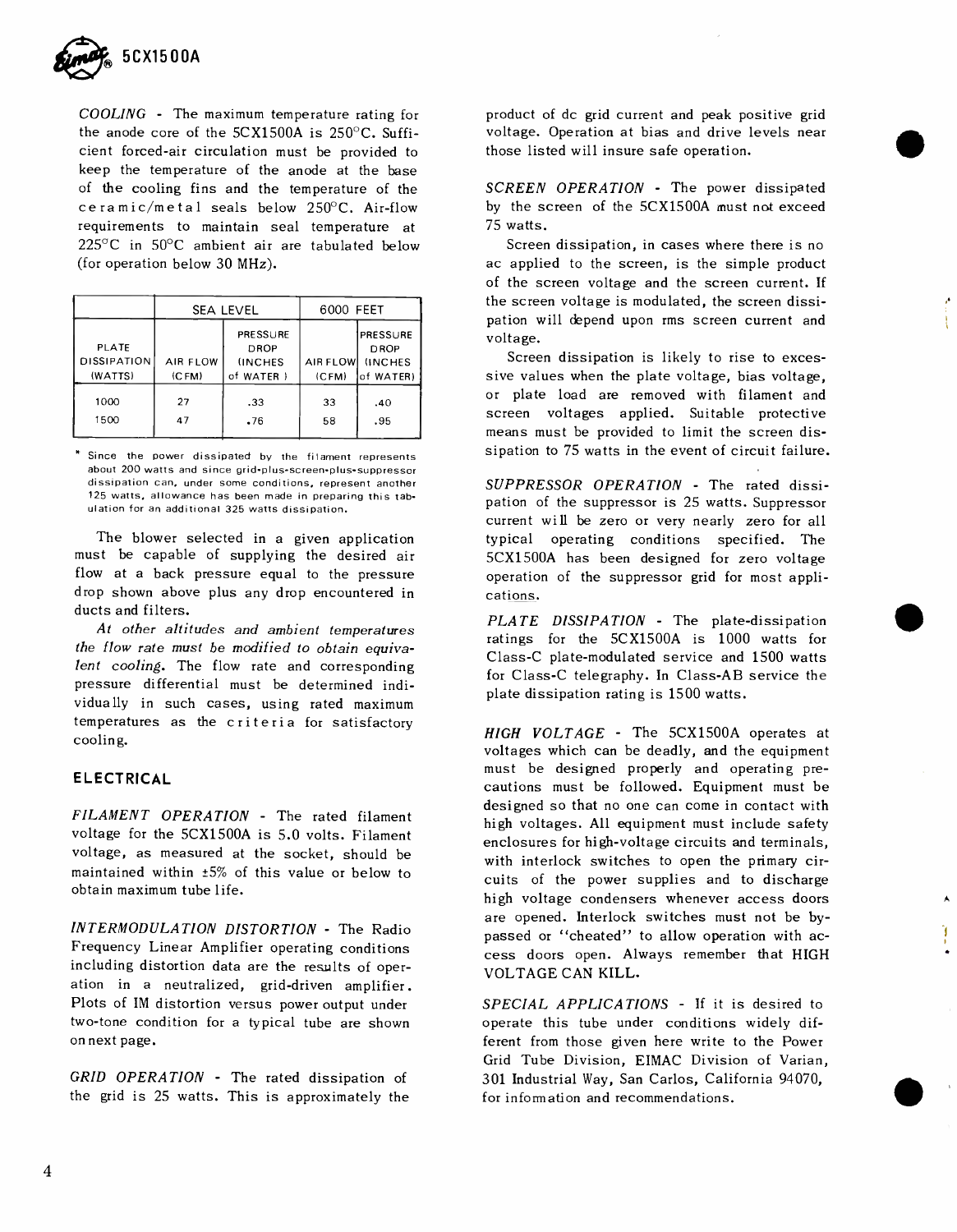

 $\frac{1}{2}$ J.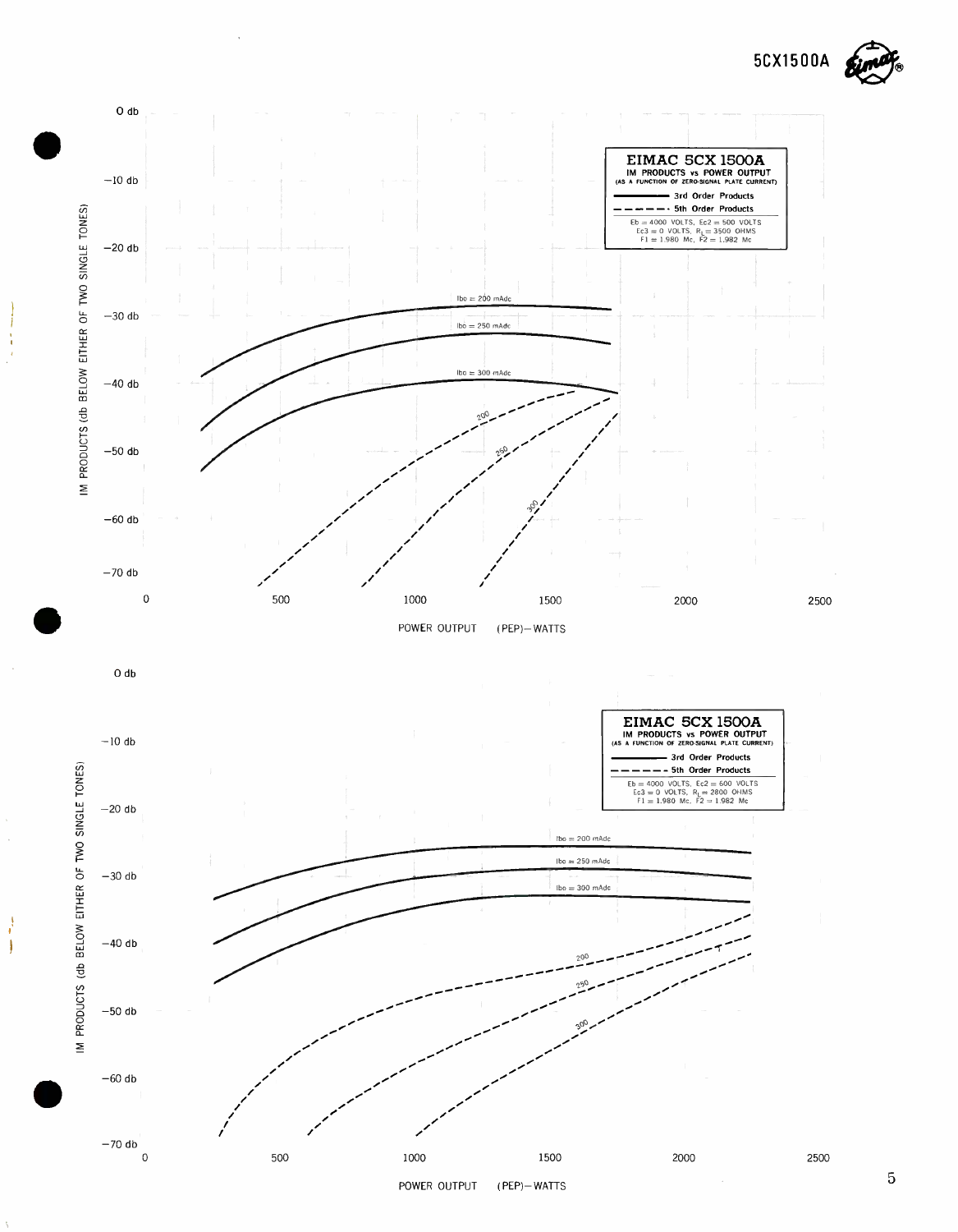



 $\mathbf{\hat{z}}$ 

 $\boldsymbol{6}$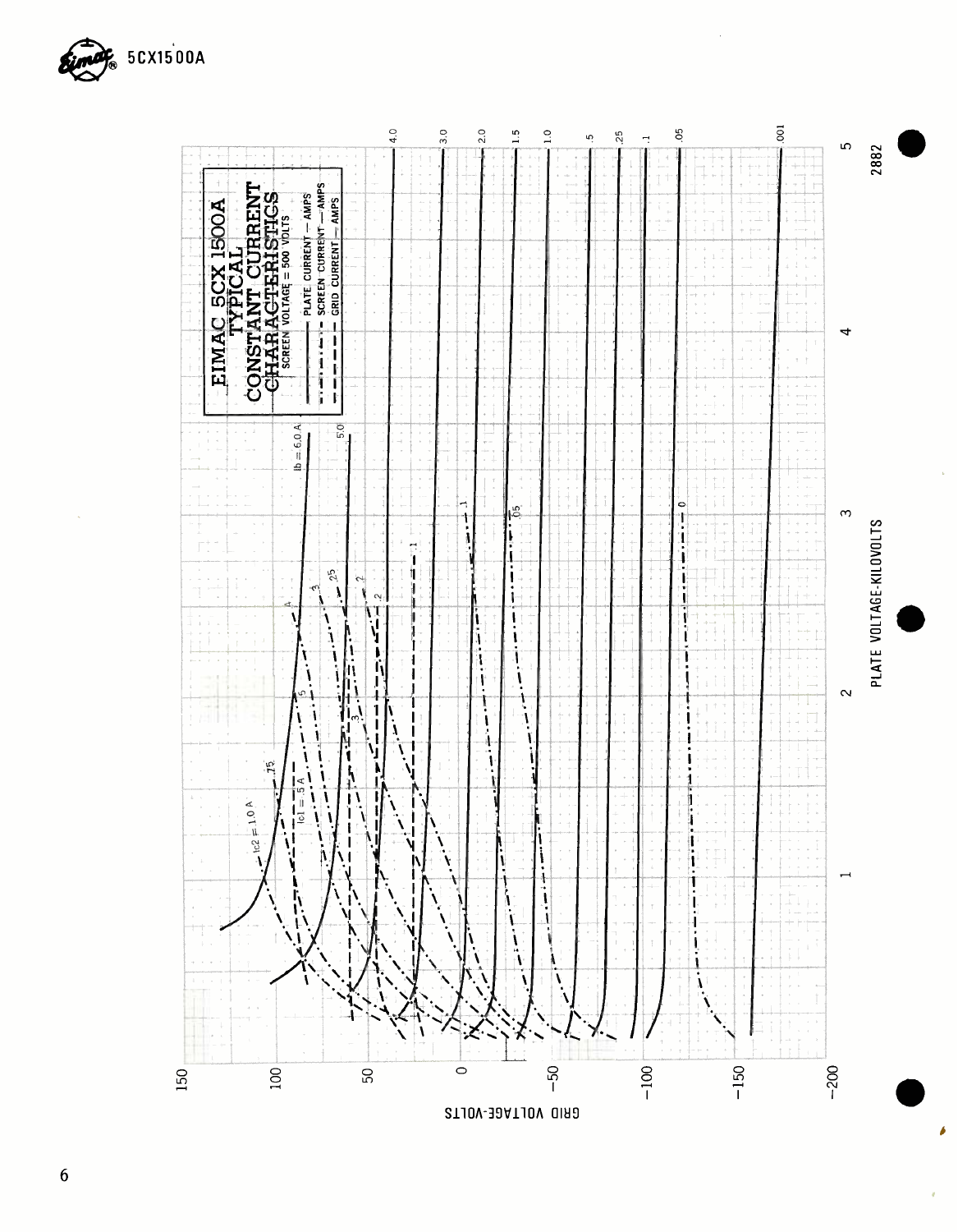